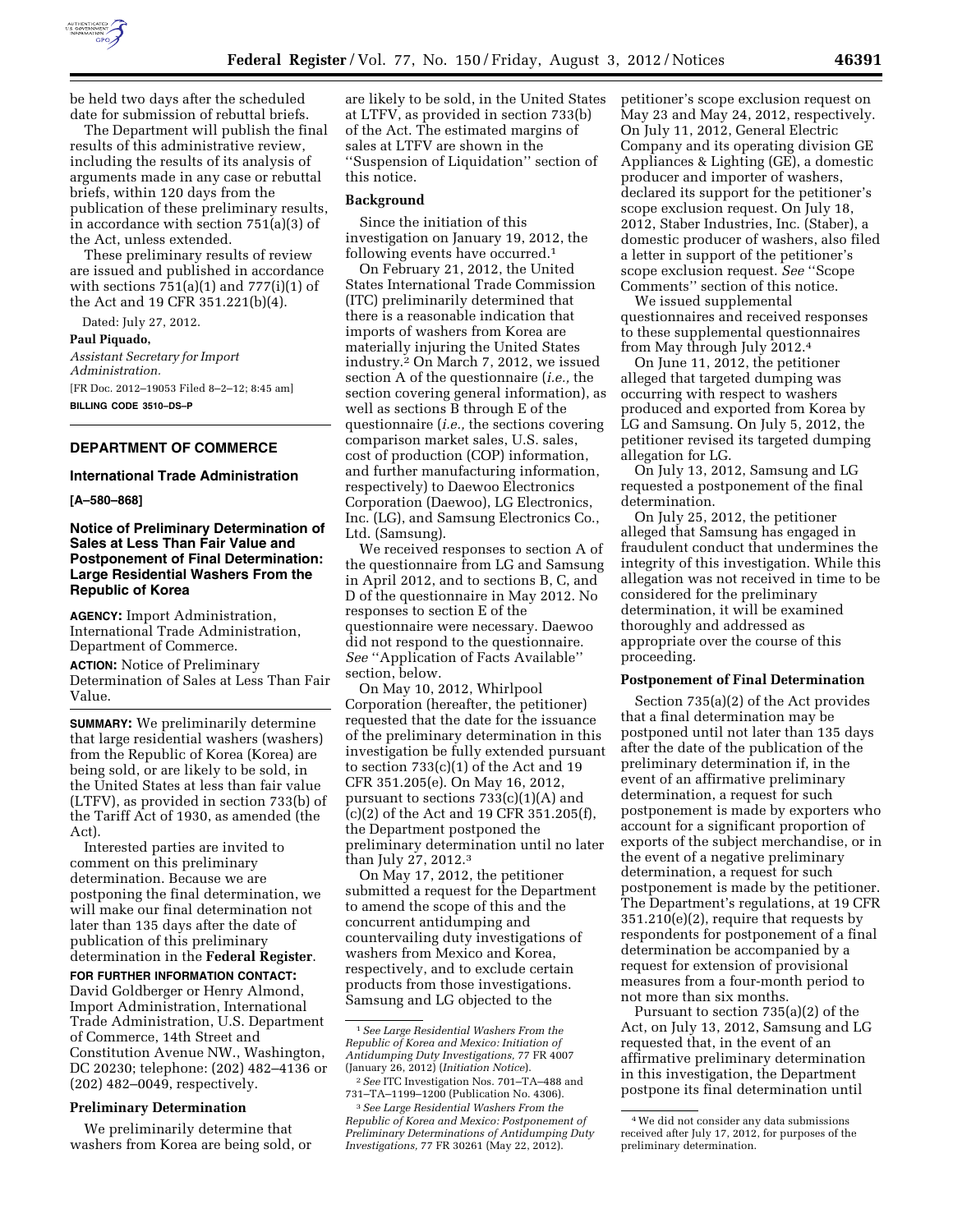not later than 135 days after the date of the publication of the preliminary determination in the **Federal Register**, and extend the provisional measures to not more than six months. In accordance with 19 CFR 351.210(b), because (1) our preliminary determination is affirmative for LG and Samsung, (2) LG and Samsung account for a significant proportion of exports of the subject merchandise, and (3) no compelling reasons for denial exist, we are granting LG's and Samsung's requests and are postponing the final determination until no later than 135 days after the publication of this notice in the **Federal Register**. Suspension of liquidation will be extended accordingly.

#### **Period of Investigation**

The period of investigation (POI) is October 1, 2010, through September 30, 2011. This period corresponds to the four most recent fiscal quarters prior to the month of the filing of the petition (*i.e.,* December 2011).

## **Scope of Investigation**

The product covered by this investigation is all large residential washers and certain subassemblies thereof from Korea.

For purposes of this investigation, the term ''large residential washers'' denotes all automatic clothes washing machines, regardless of the orientation of the rotational axis, except as noted below, with a cabinet width (measured from its widest point) of at least 24.5 inches (62.23 cm) and no more than 32.0 inches (81.28 cm).

Also covered are certain subassemblies used in large residential washers, namely: (1) All assembled cabinets designed for use in large residential washers which incorporate, at a minimum: (a) At least three of the six cabinet surfaces; and (b) a bracket; (2) all assembled tubs 5 designed for use in large residential washers which incorporate, at a minimum: (a) A tub; and (b) a seal; (3) all assembled baskets 6 designed for use in large residential washers which incorporate, at a minimum: (a) A side wrapper;<sup>7</sup> (b) a base; and (c) a drive hub;<sup>8</sup> and (4) any combination of the foregoing subassemblies.

Excluded from the scope are stacked washer-dryers and commercial washers. The term ''stacked washer-dryers'' denotes distinct washing and drying machines that are built on a unitary frame and share a common console that controls both the washer and the dryer. The term ''commercial washer'' denotes an automatic clothes washing machine designed for the ''pay per use'' market meeting either of the following two definitions:

(1) (a) It contains payment system electronics;9 (b) it is configured with an externally mounted steel frame at least six inches high that is designed to house a coin/ token operated payment system (whether or not the actual coin/token operated payment system is installed at the time of importation); (c) it contains a push button user interface with a maximum of six manually selectable wash cycle settings, with no ability of the end user to otherwise modify water temperature, water level, or spin speed for a selected wash cycle setting; and (d) the console containing the user interface is made of steel and is assembled with security fasteners;10 or

(2) (a) it contains payment system electronics; (b) the payment system electronics are enabled (whether or not the payment acceptance device has been installed at the time of importation) such that, in normal operation,  $\frac{1}{1}$  the unit cannot begin a wash cycle without first receiving a signal from a *bona fide* payment acceptance device such as an electronic credit card reader; (c) it contains a push button user interface with a maximum of six manually selectable wash cycle settings, with no ability of the end user to otherwise modify water temperature, water level, or spin speed for a selected wash cycle setting; and (d) the console containing the user interface is made of steel and is assembled with security fasteners.

Also excluded from the scope are automatic clothes washing machines with a vertical rotational axis and a rated capacity of less than 3.7 cubic feet, as certified to the U.S. Department of Energy pursuant to 10 CFR 429.12 and 10 CFR 429.20, and in accordance with the test procedures established in 10 CFR part 430.

The products subject to this investigation are currently classifiable under subheading 450.20.0090 of the Harmonized Tariff System of the United

States (HTSUS). Products subject to this investigation may also enter under HTSUS subheadings 8450.11.0040, 8450.11.0080, 8450.90.2000, and 8450.90.6000. Although the HTSUS subheadings are provided for convenience and customs purposes, the written description of the merchandise subject to this scope is dispositive.

# **Scope Comments**

In accordance with the preamble to the Department's regulations,12 in our *Initiation Notice* we set aside a period of time for parties to raise issues regarding product coverage, and encouraged all parties to submit comments within 20 calendar days of publication of the *Initiation Notice.* No interested party submitted comments during that period. However, on May 17, 2012, the petitioner indicated that it wanted to amend the scope of the investigations, and requested that the Department exclude automatic washing machines with a vertical rotational axis and a rated capacity of less than 3.70 cubic feet from the scope of this and the concurrent antidumping and countervailing duty investigations of washers from Mexico and Korea, respectively. Subsequently, we received comments from Samsung and LG objecting to the petitioner's scope exclusion request, and comments from GE and Staber supporting the request. We also contacted U.S. Customs and Border Protection (CBP) seeking its input on whether the petitioner's proposed scope exclusion request, if granted by the Department, would be enforceable by CBP. Based on the comments received from the interested parties and information provided by CBP, we are amending preliminarily the scope of the investigations to exclude top-load washers with a vertical rotational axis and a rated capacity of less than 3.70 cubic feet. It is within the Department's authority to define the scope of an investigation. *See* section 732(b)(1) of the Act. Further, it is the Department's practice to provide ample deference to the petitioner with respect to the merchandise from which it intends to seek relief. *See* memorandum entitled ''Preliminary Exclusion of Top-Load Washing Machines with a Rated Capacity Less than 3.70 Cubic Feet from the Scope of the Investigations,'' dated concurrently with this notice, for further discussion.

<sup>5</sup>A ''tub'' is the part of the washer designed to hold water.

<sup>6</sup>A ''basket'' (sometimes referred to as a ''drum'') is the part of the washer designed to hold clothing or other fabrics.

<sup>7</sup>A ''side wrapper'' is the cylindrical part of the basket that actually holds the clothing or other fabrics.

<sup>8</sup>A ''drive hub'' is the hub at the center of the base that bears the load from the motor.

<sup>9</sup> ''Payment system electronics'' denotes a circuit board designed to receive signals from a payment acceptance device and to display payment amount, selected settings, and cycle status. Such electronics also capture cycles and payment history and provide for transmission to a reader.

<sup>10</sup>A ''security fastener'' is a screw with a nonstandard head that requires a non-standard driver. Examples include those with a pin in the center of the head as a ''center pin reject'' feature to prevent standard Allen wrenches or Torx drivers from working.

<sup>11</sup> ''Normal operation'' refers to the operating mode(s) available to end users (i.e., not a mode designed for testing or repair by a technician).

<sup>12</sup>*See Antidumping Duties; Countervailing Duties; Final Rule,* 62 FR 27296, 27323 (May 19, 1997).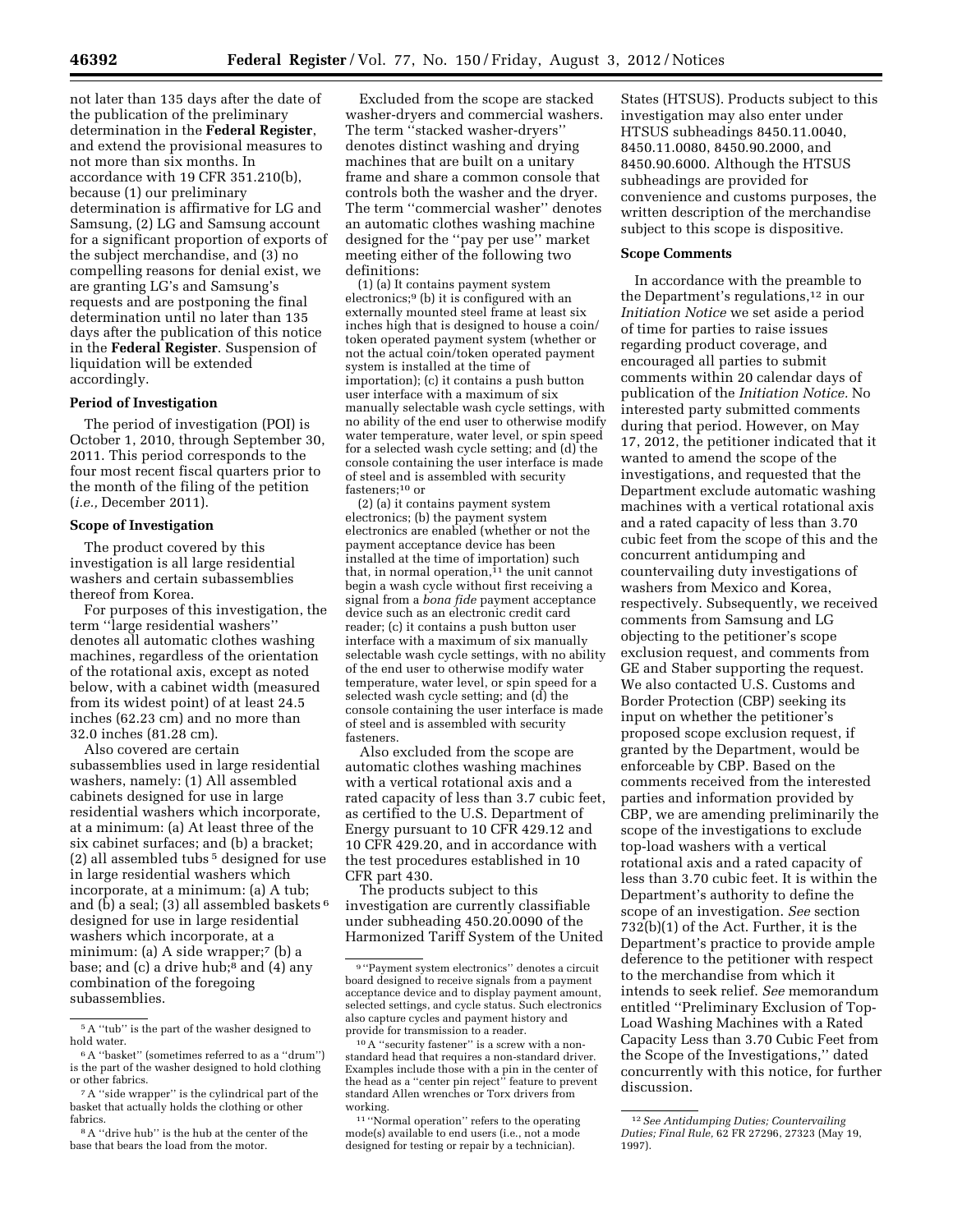## **Application of Facts Available**

Section 776(a) of the Act provides that the Department shall, subject to section 782(d) of the Act, apply ''the facts otherwise available'' if (1) necessary information is not available on the record of an antidumping proceeding or (2) an interested party or any other person: (A) Withholds information that has been requested by the administering authority; (B) fails to provide such information by the deadlines for the submission of the information or in the form and manner requested, subject to subsections (c)(1) and (e) of section 782 of the Act; (C) significantly impedes a proceeding under this title; or (D) provides such information but the information cannot be verified as provided in section 782(i) of the Act.

Where the Department determines that a response to a request for information does not comply with the request, section 782(d) of the Act provides that the Department will so inform the party submitting the response and will, to the extent practicable, provide that party with an opportunity to remedy or explain the deficiency. Section 782(e) of the Act provides that the Department ''shall not decline to consider information that is submitted by an interested party and is necessary to the determination but does not meet all the applicable requirements established by the administering authority'' if the information is submitted in a timely manner, can be verified, is not so incomplete that it cannot be used, and the interested party acted to the best of its ability in providing the information.

In this case, Daewoo did not respond to the Department's questionnaire by the established deadline nor did it request an extension of time to submit its response. Thus, the Department preliminarily determines that necessary information is not available on the record to serve as the basis for the calculation of a margin for Daewoo. *See*  section 776(a)(1) of the Act. We also preliminarily find that Daewoo withheld information requested by the Department and significantly impeded the proceeding. *See* section 776(a)(2)(A) and (C) of the Act.13

Therefore, pursuant to sections 776(a)(1) and 776(a)(2)(A) and (C) of the Act, the Department preliminarily determines that the use of the facts otherwise available is warranted for Daewoo. Because Daewoo failed to

provide any information in this investigation, sections 782(d) and (e) of the Act are not applicable in this case.

## **Application of Adverse Facts Available and Selection of Adverse Facts Available Rate**

Section 776(b) of the Act provides that, if the Department finds an interested party has failed to cooperate by not acting to the best of its ability to comply with requests for information, the Department may use an inference that is adverse to the interests of that party in selecting from the facts otherwise available.14 Adverse inferences are appropriate ''to ensure that the party does not obtain a more favorable result by failing to cooperate than if it had cooperated fully.'' *See*  Statement of Administrative Action accompanying the Uruguay Round Agreements Act, H.R. Doc. No. 103–316, Vol. 1 (1994) (SAA) at 870. Furthermore, ''affirmative evidence of bad faith on the part of a respondent is not required before the Department may make an adverse inference.''15 In this case, the Department has determined that Daewoo failed to cooperate to the best of its ability in this proceeding by refusing to participate in the Department's investigation. Therefore, the Department has preliminarily determined an adverse inference is warranted in selecting from the facts otherwise available pursuant to section 776(b) of the Act.16

# **Corroboration of Secondary Information Used as Adverse Facts Available**

Where the Department applies adverse facts available (AFA) because a respondent failed to cooperate by not acting to the best of its ability to comply with a request for information, section 776(b) of the Act authorizes the Department to rely on information derived from the petition, a final determination, a previous administrative review, or other

15*See Antidumping Duties; Countervailing Duties; Final Rule,* 62 FR 27296, 27340 (May 19, 1997); *see also Nippon Steel Corp.* v. *United States,*  337 F.3d 1373, 1382–83 (Fed. Cir. 2003).

16*See, e.g., Stainless Steel Sheet and Strip in Coils From Japan: Preliminary Results of Antidumping Duty Administrative Review,* 70 FR 18369 (April 11, 2005), unchanged in *Stainless Steel Sheet and Strip in Coils from Japan: Final Results of Antidumping Duty Administrative Review,* 70 FR 37759 (June 30, 2005) (KSC/JFE's counsel contacted the Department to state that KSC/ JFE would not be submitting a response to the Department's antidumping questionnaire).

information placed on the record. *See*  also 19 CFR 351.308(c) and the SAA at 868–870. In selecting a rate for AFA, the Department selects a rate that is sufficiently adverse to ensure that the uncooperative party does not obtain a more favorable result by failing to cooperate than if it had fully cooperated. Normally, it is the Department's practice to use the highest rate from the petition in an investigation when a respondent fails to act to the best of its ability to provide the necessary information.17 The rates in the petition, as adjusted at initiation, range from 31.03 percent to 82.41 percent. *See Initiation Notice* at 4010.

When using facts otherwise available, section 776(c) of the Act provides that, where the Department relies on secondary information (such as the petition) rather than information obtained in the course of an investigation, it must corroborate, to the extent practicable, information from independent sources that are reasonably at its disposal. The SAA clarifies that ''corroborate'' means the Department will satisfy itself that the secondary information to be used has probative value. *See* SAA at 870. To corroborate secondary information, the Department will examine, to the extent practicable, the reliability and relevance of the information used.18 The Department's regulations state that independent sources used to corroborate such evidence may include, for example, published prices lists, official import statistics and customs data, and information obtained from interested parties during the particular investigation. *See* 19 CFR 351.308(d) and the SAA at 870.

For the purposes of this investigation and to the extent appropriate information was available, we reviewed the adequacy and accuracy of the information in the petition during our

18*See Tapered Roller Bearings and Parts Thereof, Finished and Unfinished, From Japan, and Tapered Roller Bearings, Four Inches or Less in Outside Diameter, and Components Thereof, From Japan: Preliminary Results of Antidumping Duty Administrative Reviews and partial Termination of Administrative Reviews,* 62 FR 57391, 57392 (November 6, 1996) (unchanged in *Tapered Roller Bearings and Parts Thereof, Finished and Unfinished, From Japan, and Tapered Roller Bearings, Four Inches or Less in Outside Diameter, and Components Thereof, From Japan: Final Results of Antidumping Administrative Reviews and Termination in Part,* 62 FR 11825 (March 13, 1997)).

<sup>13</sup>*See also e.g., Certain Lined Paper Products from India: Notice of Final Results of the First Antidumping Duty Administrative Review,* 74 FR 17149 (April 14, 2009), and accompanying Issues and Decision Memorandum at Comment 2.

<sup>14</sup>*See, e.g., Notice of Final Results of Antidumping Duty Administrative Review, and Final Determination to Revoke the Order In Part: Individually Quick Frozen Red Raspberries from Chile,* 72 FR 70295, 70297 (December 11, 2007).

<sup>17</sup>*See, e.g., Notice of Preliminary Determination of Sales at Less Than Fair Value and Postponement of Final Determination: Purified Carboxymethylcellulose From Finland,* 69 FR 77216 (December 27, 2004) (unchanged in *Notice of Final Determination of Sales at Less Than Fair Value: Purified Carboxymethylcellulose From Finland,* 70 FR 28279 (May 17, 2005)).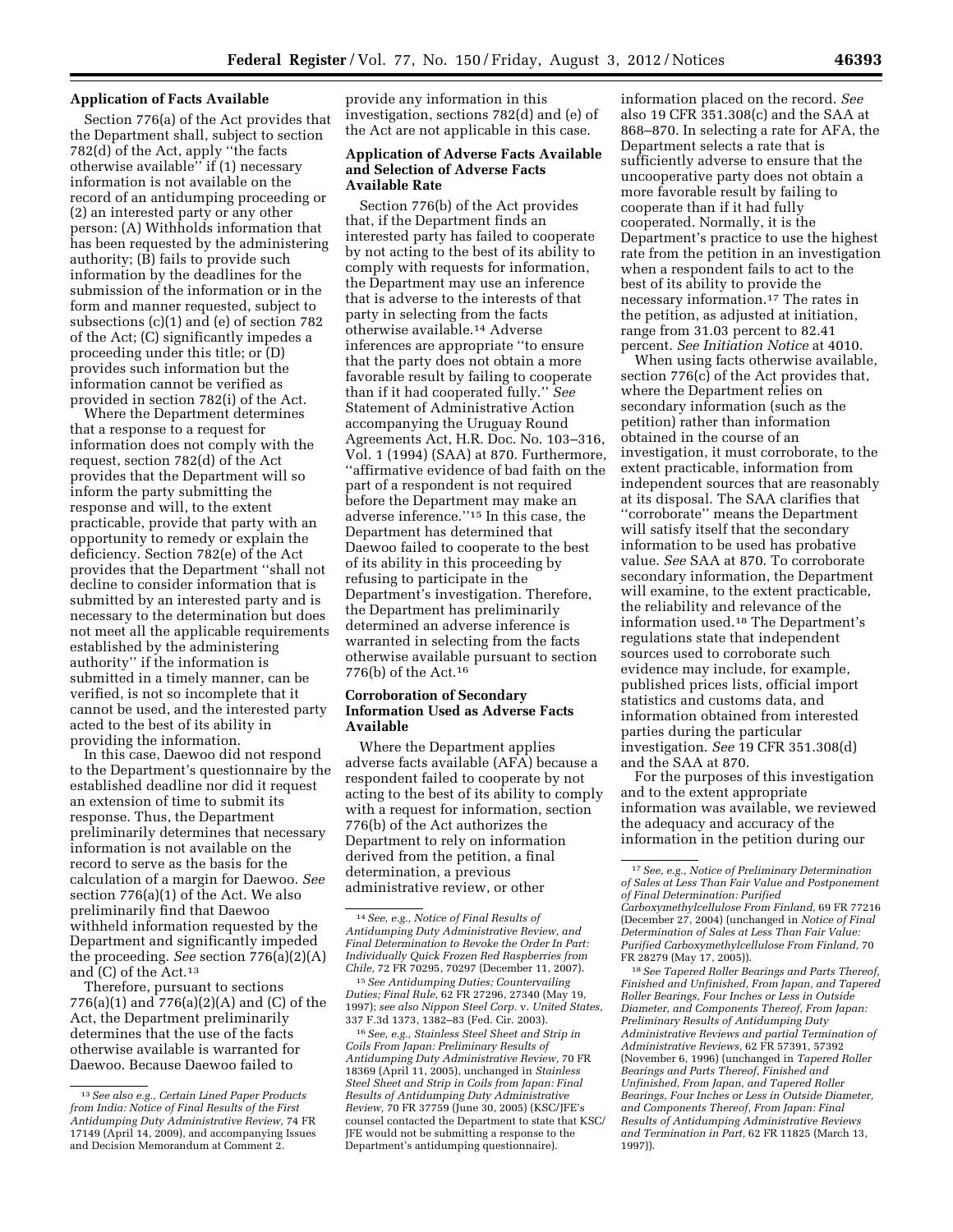pre-initiation analysis and for purposes of this preliminary determination. *See*  Antidumping Investigation Initiation Checklist dated January 19, 2012 (Initiation Checklist), at 6 through 11. *See also Initiation Notice* at 4009–4011. We examined evidence supporting the calculations in the petition to determine the probative value of the margins alleged in the petition for use as AFA for purposes of this preliminary determination. During our pre-initiation analysis we examined the key elements of the U.S. price and normal value (NV) calculations used in the petition to derive margins. During our preinitiation analysis we also examined information from various independent sources provided either in the petition or in supplements to the petition that corroborates key elements of the U.S. price and NV calculations used in the petition to derive estimated margins. *See Id.* 

We have selected the petition rate of 82.41 percent (as adjusted at initiation) as the appropriate AFA rate to apply in this case. This rate achieves the purpose of applying an adverse inference, *i.e.,* it is sufficiently adverse to ensure that the uncooperative party does not obtain a more favorable result by failing to cooperate than if it had fully cooperated.19

Based on our examination of the information, as discussed in detail in the Initiation Checklist and the *Initiation Notice,* we consider the petitioner's calculation of the U.S. price and NV underlying the 82.41 percent rate to be reliable. Therefore, because we confirmed the accuracy and validity of the information underlying the calculation of margins in the petition by examining source documents as well as publicly available information, we preliminarily determine that the 82.41 percent margin is reliable for purposes of this investigation.

With respect to the relevance aspect of corroboration, the Department will consider information reasonably at its disposal to determine whether a margin continues to have relevance. Where circumstances indicate that the selected margin is not appropriate as AFA, the Department will disregard the margin and determine an appropriate margin.20 Similarly, the Department does not

apply a margin that has been discredited or judicially invalidated.21 The 82.41 percent rate reflects commercial practices of the washer industry and, as such, is relevant to Daewoo. The courts have acknowledged that the consideration of the commercial behavior inherent in the industry is important in determining the relevance of the selected AFA rate to the uncooperative respondent by virtue of it belonging to the same industry.22 Such consideration typically encompasses the commercial behavior of other respondents under investigation and the selected AFA rate is gauged against the margins we calculate for those respondents. Therefore, we compared the model-specific margins we calculated for LG and Samsung for the POI to the adjusted petition rate of 82.41 percent. We found model-specific margins calculated for LG and Samsung in this investigation in the range of and above the 82.41 percent petition margin. *See* memorandum entitled ''Corroboration of Secondary Information Used as Adverse Facts Available,'' dated concurrently with this notice. Accordingly, the AFA rate is relevant as applied to Daewoo for this investigation because it falls within the range of model-specific margins we calculated for LG and Samsung in this investigation. A similar corroboration methodology has been upheld by the Court of Appeals for the Federal Circuit.23 Further, this methodology is consistent with our past practice.<sup>24</sup>

Accordingly, we have determined that the AFA rate of 82.41 percent is corroborated ''to the extent practicable'' as provided in section 776(c) of the Act. *See also* 19 CFR 351.308(d). Therefore, with respect to Daewoo, we have used, as AFA, the adjusted petition margin of 82.41 percent.

#### **Targeted Dumping Allegations**

The statute allows the Department to employ the average-to-transaction margin-calculation methodology under the following circumstances: (1) There is a pattern of export prices that differ significantly among purchasers, regions, or periods of time; and (2) the Department explains why such differences cannot be taken into account using the average-to-average or

transaction-to-transaction methodology. *See* section 777A(d)(1)(B) of the Act.

On June 11, 2012, the petitioner submitted allegations of targeted dumping with respect to LG and Samsung and asserted that the Department should apply the averageto-transaction methodology in calculating the margins for these respondents. In its allegations, the petitioner asserted that there are patterns of U.S. sales prices for comparable merchandise that differ significantly among time periods, customers, and regions.25 *See* the Petitioner's Allegations of Targeted Dumping submission dated June 11, 2012, at pages 3–6. On July 5, 2012, the petitioner revised its targeted dumping allegation for LG with respect to time period.

#### *A. Targeted Dumping Test*

We conducted time-period, customer, and regional targeted dumping analyses for LG and Samsung using the methodology we adopted in *Nails* and recently articulated in *Multilayered Wood Flooring From the People's Republic of China: Final Determination of Sales at Less Than Fair Value,* 76 FR 64318 (October 18, 2011) (*Wood Flooring*), and accompanying Issues and Decision Memorandum at Comment 4, and *Refrigerators.* 

The methodology we employed involves a two-stage test; the first stage addresses the pattern requirement and the second stage addresses the significant-difference requirement. *See*  section  $777A(d)(1)(B)(i)$  of the Act, *Nails, Wood Flooring,* and *Refrigerators.*  In this test we made all price comparisons on the basis of identical merchandise (*i.e.,* by control number or CONNUM).

## LG

We based all of our targeted dumping calculations on the U.S. net price which we determined for U.S. sales by LG in our standard margin calculations. For further discussion of the test and results, *see* memorandum entitled ''Preliminary Determination Margin

<sup>19</sup>*See KYD, Inc.* v. *United States,* 607 F.3d 760, 767 (Fed. Cir. 2010).

<sup>20</sup>*See, e.g., Fresh Cut Flowers From Mexico; Final Results of Antidumping Duty Administrative Review,* 61 FR 6812, 6814 (February 22, 1996), where the Department disregarded the highest margin in that case as best information available (the predecessor to facts available), because the margin was based on another company's uncharacteristic business expense resulting in an unusually high margin.

<sup>21</sup>*See D & L Supply Co.* v. *United States,* 113 F.3d 1220, 1221 (Fed. Cir. 1997).

<sup>22</sup>*See, e.g., Ferro Union, Inc.* v. *United States,* 44 F. Supp. 2d 1310, 1334 (1999).

<sup>23</sup>*See PAM, S.p.A.* v. *United States,* 582 F.3d 1336, 1340 (Fed. Cir. 2009).

<sup>24</sup>*See Narrow Woven Ribbons With Woven Selvedge From the People's Republic of China: Final Determination of Sales at Less Than Fair Value,* 75 FR 41808, 41811 (July 19, 2010).

<sup>25</sup>The petitioner relied on the Department's targeted dumping test in *Certain Steel Nails from the United Arab Emirates: Notice of Final Determination of Sales at Not Less Than Fair Value,*  73 FR 33985 (June 16, 2008), and *Certain Steel Nails from the People's Republic of China: Final Determination of Sales at Less Than Fair Value and Partial Affirmative Determination of Critical Circumstances,* 73 FR 33977 (June 16, 2008) (collectively *Nails*), as applied in more recent investigations such as *Notice of Final Determination of Sales at Less Than Fair Value and Negative Critical Circumstances Determination: Bottom Mount Combination Refrigerator-Freezers From the Republic of Korea,* 77 FR 17413 (March 26, 2012) (*Refrigerators*).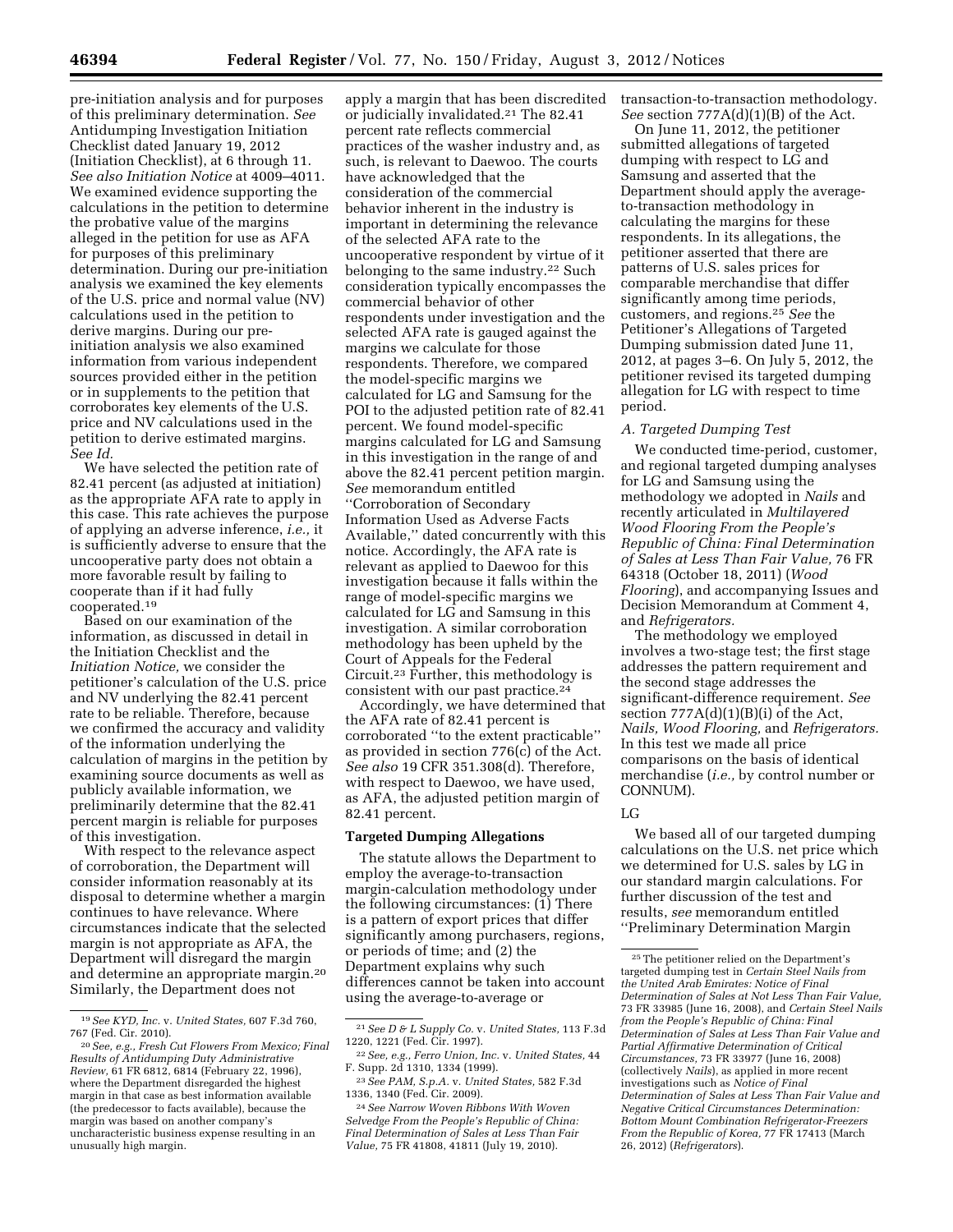Calculation for LG Electronics Inc. and LG Electronics USA, Inc. (collectively, ''LG'') (LG Calculation Memo), dated concurrently with this notice. As a result of our analysis, we preliminarily determine that there is a pattern of U.S. prices for comparable merchandise that differs significantly among certain time periods, customers, and regions for LG, in accordance with section  $777A(d)(1)(B)(i)$  of the Act and our current practice as discussed in *Nails, Wood Flooring,* and *Refrigerators.* 

#### Samsung

We based all of our targeted dumping calculations on the U.S. net price which we determined for Samsung's U.S. sales in our standard margin calculations. For further discussion of the test and results, *see* memorandum entitled ''Preliminary Determination Margin Calculation for Samsung Electronics Co., Ltd. and Samsung Electronics America, Inc. (collectively, ''Samsung'') (Samsung Calculation Memo), dated concurrently with this notice. As a result of our analysis, we preliminarily determine that there is a pattern of U.S. prices for comparable merchandise that differs significantly among certain time periods, customers, and regions for Samsung, in accordance with section 777A(d)(1)(B)(i) of the Act and our current practice as discussed in *Nails, Wood Flooring,* and *Refrigerators.* 

## *B. Price Comparison Method*

Section 777A(d)(1)(B)(ii) of the Act states that the Department may compare the weighted average of the NV to export prices (EPs) (or constructed export prices (CEPs)) of individual transactions for comparable merchandise if the Department explains why differences in the patterns of EPs (or CEPs) cannot be taken into account using the average-to-average methodology. As described above, we preliminarily determine that, with respect to sales by LG and Samsung, for certain time periods, customers, and regions there was a pattern of prices that differed significantly.

For both LG and Samsung, we find that these differences cannot be taken into account using the average-toaverage methodology because the average-to-average methodology conceals differences in the patterns of prices between the targeted and nontargeted groups by averaging low-priced sales to the targeted group with highpriced sales to the non-targeted group. Therefore, for the preliminary determination, we find that the standard average-to-average methodology does not take into account LG's and Samsung's price differences because the

alternative average-to-transaction methodology yields a material difference in the margin. Accordingly, for this preliminary determination we applied the average-to-transaction methodology to all U.S. sales made by LG and Samsung. In applying this methodology, consistent with our practice, we did not offset negative comparison results with positive comparison results. *See Refrigerators*  and accompanying Issues and Decision Memorandum at Comment 2. *See also*  the LG Calculation Memo and the Samsung Calculation Memo for further discussion.

## **Fair Value Comparisons**

To determine whether sales of washers from Korea to the United States were made at LTFV, we compared the EP or CEP to the NV, as described in the ''Export Price/Constructed Export Price'' and ''Normal Value'' sections of this notice, below. In accordance with section 777A(d)(1)(B) of the Act, we compared transaction-specific EPs and CEPs to weighted-average NVs for LG and Samsung. *See* ''Targeted Dumping Allegations'' section, above.

## **Product Comparisons**

In accordance with section 771(16) of the Act, we considered all products produced and sold by the respondents in Korea during the POI that fit the description in the ''Scope of Investigation'' section of this notice to be foreign like products for purposes of determining appropriate product comparisons to U.S. sales. We compared U.S. sales to sales made in the home market, where appropriate. Where there were no sales of identical merchandise in the home market made in the ordinary course of trade to compare to U.S. sales, we compared U.S. sales to sales of the most similar foreign like product made in the ordinary course of trade.

In making product comparisons, we matched foreign like products based on the physical characteristics reported by the respondents in the following order of importance: finished unit or subassembly; load, agitator and axis type; capacity measurement; drying system; finish; user interface display; specialty cycle; door/lid material; motor type; water heater; and shoecare function.

We excluded from our analysis U.S. and comparison market sales of top-load washers with a vertical rotational axis and a rated capacity of less than 3.70 cubic feet. *See* ''Scope of Investigation'' and ''Scope Comments'' sections, above.

#### **Export Price/Constructed Export Price**

For certain U.S. sales made by LG, we used the EP methodology, in accordance with section 772(a) of the Act, because the subject merchandise was sold directly to the first unaffiliated purchaser in the United States before the date of importation by the producer or exporter of the subject merchandise outside the United States, and the use of the CEP methodology was not otherwise warranted based on the facts of record.

For the remaining U.S. sales made by LG and all of Samsung's U.S. sales, we calculated CEP in accordance with section 772(b) of the Act because the subject merchandise was first sold (or agreed to be sold) in the United States after the date of importation by or for the account of the producer or exporter, or by a seller affiliated with the producer or exporter, to a purchaser not affiliated with the producer or exporter.

## *A. LG*

With respect to EP sales, we based the starting price on the packed prices to unaffiliated purchasers in the United States. For those sales where the shipment date preceded the invoice date, we used the shipment date as the date of sale, in accordance with our practice.26 We increased the starting price by the amount of billing adjustments. We also increased the starting price by the amount of duty drawback reported by LG, in accordance with section  $772(c)(1)(B)$  of the Act. We made deductions for discounts and rebates, as appropriate. We also made deductions for movement expenses, in accordance with section  $772(c)(2)(A)$  of the Act; these expenses included, where appropriate, foreign inland freight, foreign brokerage and handling, international freight, and marine insurance. Regarding foreign inland freight, LG used an affiliated company to arrange delivery of its merchandise to the port of exportation. Because LG's affiliate did not provide the same service to unaffiliated parties, nor did LG use unaffiliated companies for its deliveries, we were unable to test the arm's-length nature of the expenses paid by LG. Therefore, we based these expenses on the affiliate's costs. For further discussion, *see* the LG Calculation Memo.

We based CEP on the packed prices to unaffiliated purchasers in the United

<sup>26</sup>*See, e.g., Certain Frozen Warmwater Shrimp from Thailand: Final Results and Final Partial Rescission of Antidumping Duty Administrative Review,* 71 FR 52065 (September 12, 2007), and accompanying Issues and Decision Memorandum at Comment 11.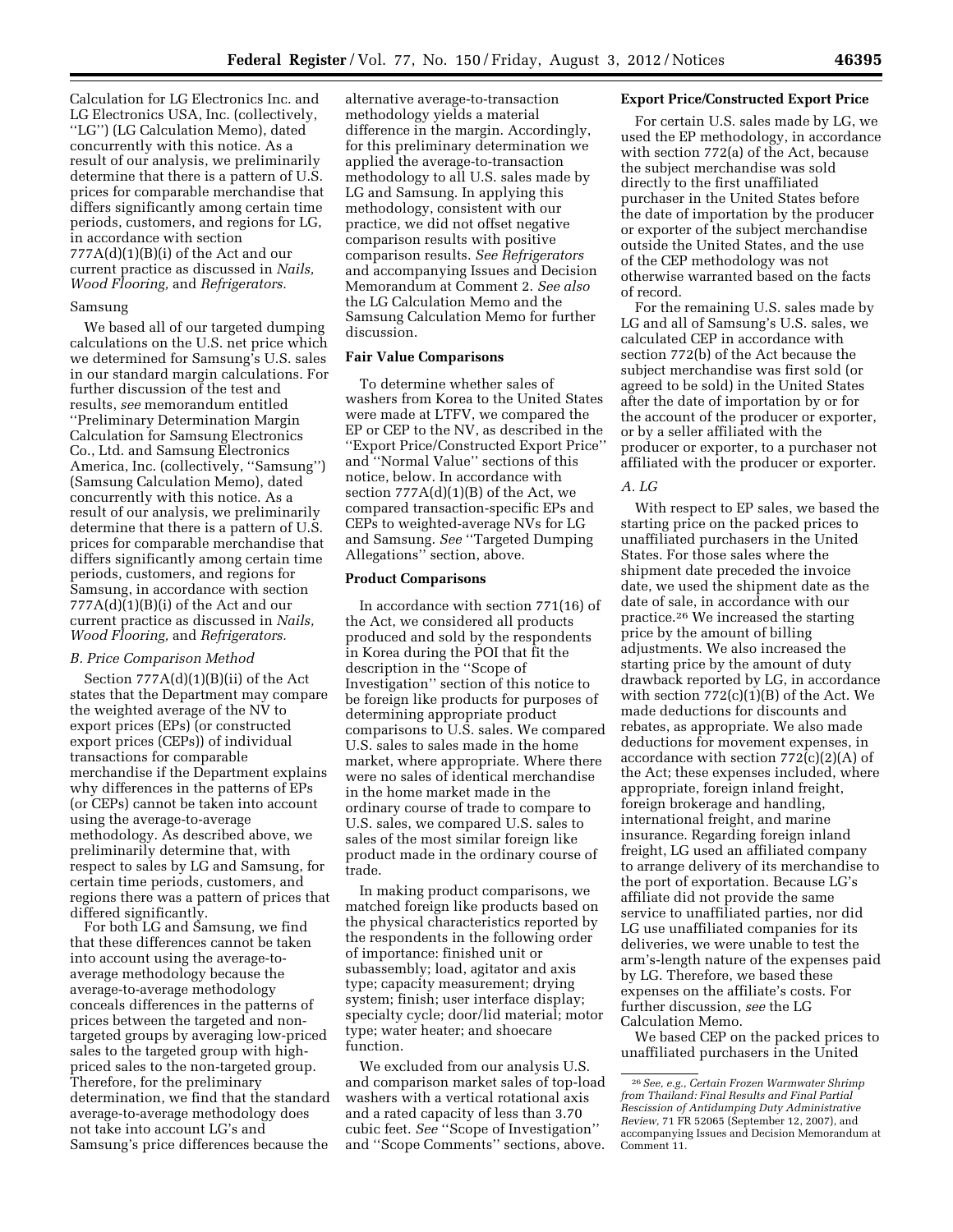States. We increased the starting price by the amount of billing adjustments, where appropriate, and duty drawback reported by LG. We made deductions for discounts and rebates, as appropriate.

We made deductions for movement expenses for LG's CEP transactions, in accordance with section 772(c)(2)(A) of the Act; these expenses included, where appropriate, foreign inland freight (adjusted as noted above), foreign brokerage and handling, international freight, marine insurance, U.S. brokerage and handling, U.S. warehousing, and U.S. inland freight.

In accordance with section  $772(d)(1)$ of the Act and 19 CFR 351.402(b), we deducted those selling expenses associated with economic activities occurring in the United States, including direct selling expenses (*i.e.,*  imputed credit expenses, bank charges, flooring fees, advertising expenses, and warranty expenses), offset by restocking fees collected by LG, where applicable, and indirect selling expenses (including inventory carrying costs).

Pursuant to section 772(d)(3) of the Act, we further reduced the starting price by an amount for profit to arrive at CEP. In accordance with section 772(f) of the Act, we calculated the CEP profit rate using the expenses incurred by LG and its affiliate on their sales of the subject merchandise in the United States and the profit associated with those sales.

## *B. Samsung*

We based CEP on the packed prices to unaffiliated purchasers in the United States. We increased the starting price by the amount of billing adjustments reported by Samsung. We made deductions for discounts and rebates, as appropriate. We did not make an adjustment for duty drawback, as claimed by Samsung, because Samsung did not include the duties drawn-back upon export in its reported COP.27

We made deductions for movement expenses in accordance with section 772(c)(2)(A) of the Act; these expenses included, where appropriate, foreign inland freight, foreign loading, foreign brokerage and handling, international freight, marine insurance, U.S. brokerage and handling, U.S. customs

duties (including processing fees and harbor maintenance fees), U.S. warehousing, U.S. inland insurance, and U.S. inland freight. With respect to foreign brokerage and handling, foreign inland freight, foreign loading, and international freight expenses, Samsung used an affiliated company to provide these services. Because Samsung's affiliate did not provide the same services to unaffiliated parties, nor did Samsung use unaffiliated companies for these services, we were unable to test the arm's-length nature of the expenses paid by Samsung. Therefore, we based these expenses on the affiliate's costs. For further discussion, see the Samsung Calculation Memo.

In accordance with section  $772\text{(d)}(1)$ of the Act and 19 CFR 351.402(b), we deducted those selling expenses associated with economic activities occurring in the United States, including direct selling expenses (*i.e.,*  imputed credit expenses, advertising expenses, and warranty expenses), and indirect selling expenses (including inventory carrying costs).

Pursuant to section 772(d)(3) of the Act, we further reduced the starting price by an amount for profit to arrive at CEP. In accordance with section 772(f) of the Act, we calculated the CEP profit rate using the expenses incurred by Samsung and its affiliate on their sales of the subject merchandise in the United States and the profit associated with those sales.

Furthermore, we included in our calculation of CEP certain U.S. sales affected by an allegedly unforeseen event that affected several transactions, including certain sales that Samsung contends were sold before the POI. We preliminarily determine that these sales were made during the POI and, therefore, we have included them in our preliminary margin analysis. *See* the Samsung Calculation Memo for further discussion.

Samsung argues that expenses associated with this event should not be included in our margin calculation consistent with the Department's practice with respect to the treatment of ''extraordinary'' expenses. Alternatively, Samsung maintains that these expenses should be treated as indirect selling expenses. However, we do not find this type of event to be extraordinary because Samsung failed to demonstrate that it is highly abnormal and so unusual in nature that it could not possibly have been foreseen as part of running a business. Even if this event is, as Samsung argues, completely unexpected in the sale of washers, the petitioner placed information on the

record calling into question this claim.28 While this event was noteworthy to Samsung, it does not rise to the level of the events that the Department has deemed extraordinary in past cases, such as losses caused by a severe hurricane or viral infection that are ''unrelated or incidentally related to the ordinary and typical activities of the entity, in light of the entity's environment.'' 29 Accordingly, we included the expenses associated with this event in our calculation of CEP. Furthermore, based on the nature of these expenses, we treated them as warranty expenses. Because the details relating to the event at issue and the expenses associated with this event are business proprietary, *see* the Samsung Calculation Memo for further discussion.

# **Normal Value**

#### *A. Home Market Viability*

In order to determine whether there is a sufficient volume of sales in the home market to serve as a viable basis for calculating NV (*i.e.,* the aggregate volume of home market sales of the foreign like product is equal to or greater than five percent of the aggregate volume of U.S. sales), we compared each respondent's volume of home market sales of the foreign like product to the volume of U.S. sales of the subject merchandise, in accordance with sections  $773(a)(1)(A)$  and  $(B)$  of the Act.

In this investigation, we determined that LG's and Samsung's aggregate volume of home market sales of the foreign like product was greater than five percent of the aggregate volume of U.S. sales of the subject merchandise. Therefore, we used home market sales as the basis for NV, in accordance with section  $773(a)(1)(B)$  of the Act.

# *B. Affiliated Party Transactions and Arm's-Length Test*

During the POI, LG and Samsung sold foreign like product to affiliated customers. We did not conduct the arm's-length test with respect to LG, because LG reported the downstream

<sup>27</sup>For purpose of the preliminary determination, we used the COP information that Samsung reported in its July 3, 2012, supplemental section D questionnaire response. While Samsung submitted an additional cost response on July 20, 2012, which responds to the Department's request to include the duties drawn back upon export in its reported costs, this response was received too late to be considered for the preliminary determination. We will verify Samsung's claimed duty drawback and product-specific duty costs and consider this information for use in the final determination.

<sup>28</sup>*See* the petitioner's July 2, 2012, submission on this topic.

<sup>29</sup>*See Certain Pasta From Italy: Notice of Final Results of the Twelfth Administrative Review,* 75 FR 6352 (February 9, 2010), and accompanying Issues and Decision Memorandum at Comment 9. *See also Final Determination of Sales at Less Than Fair Value: Certain Activated Carbon from the People's Republic of China,* 72 FR 9508 (March 2, 2007), and accompanying Issues and Decision Memorandum at Comment 25; and *Certain Frozen Warmwater Shrimp from Brazil: Final Results and Partial Rescission of Antidumping Duty Administrative Review,* 72 FR 52061 (September 12, 2007), and accompanying Issues and Decision Memorandum at Comment 1.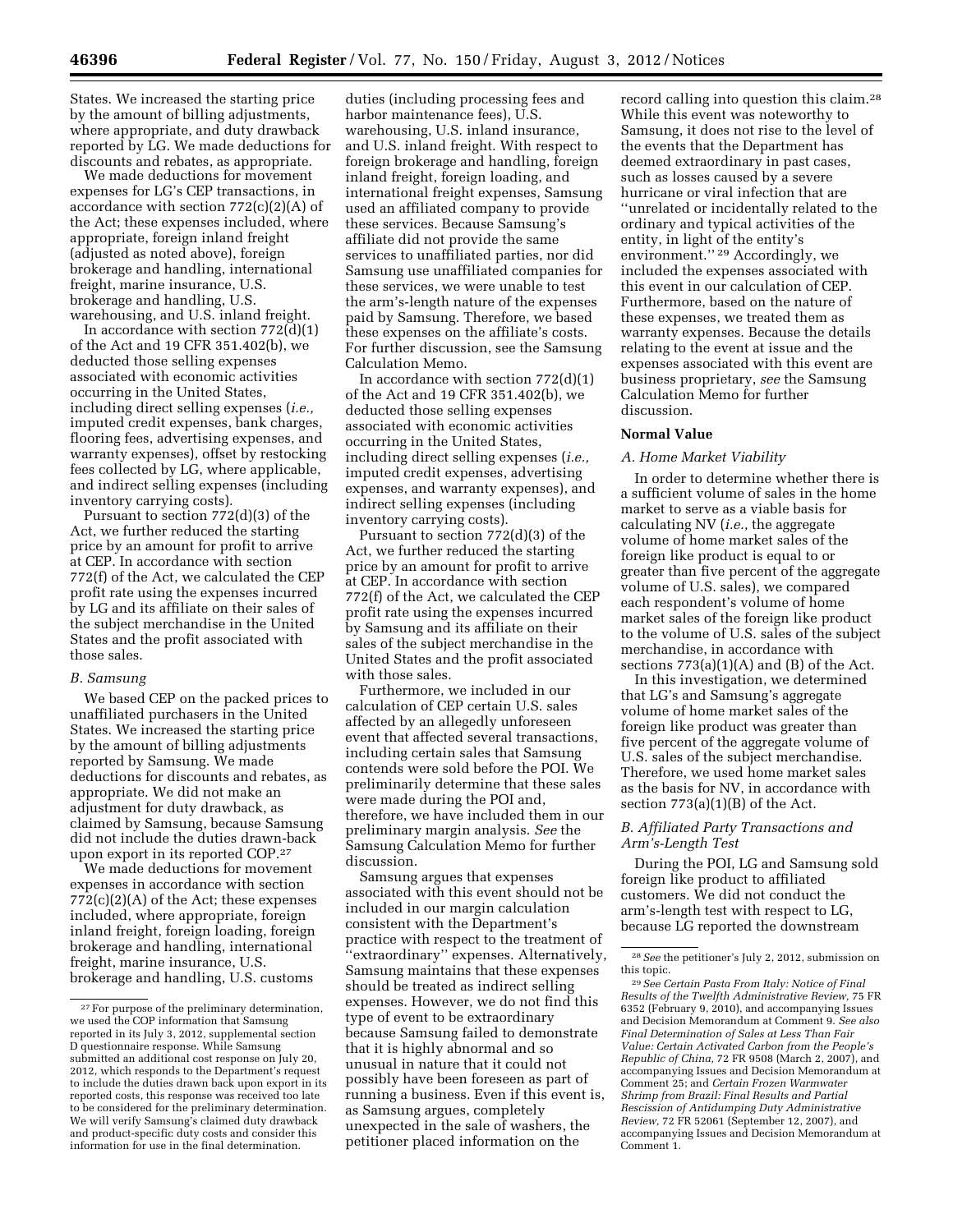sales made by its affiliated reseller, rather than the sales it made to its affiliated reseller. We used these downstream sales in our analysis for the preliminary determination.

To test whether Samsung's sales to affiliated customers were made at arm'slength prices, we compared, on a product-specific basis, the starting prices of sales to affiliated and unaffiliated customers, net of all applicable billing adjustments, discounts and rebates, movement charges, direct selling expenses and packing expenses. Where the price to the affiliated party was, on average, within a range of 98 to 102 percent of the price of the same or comparable merchandise sold to unaffiliated parties, we determined that sales made to the affiliated party were at arm's length. *See*  19 CFR 351.403 $(c)$ .<sup>30</sup> Sales to affiliated customers in the home market that were not made at arm's-length prices were excluded from our analysis because we considered them to be outside the ordinary course of trade. *See* section 771(15) of the Act and 19 CFR 351.102(b)(35).

With respect to Samsung's sales to affiliated resellers, we determined that sales to certain affiliated resellers were not made at arm's-length prices and, therefore, excluded these sales from our analysis. As this result was a direct consequence of our decision to exclude top-load washers with a vertical rotational axis and a rated capacity of less than 3.70 cubic feet from the scope of investigation (see ''Scope of Investigation,'' ''Scope Comments,'' and ''Product Comparisons'' sections, above), we have not required Samsung to report the related downstream sales.

## *C. Level of Trade*

Section 773(a)(1)(B)(i) of the Act states that, to the extent practicable, the Department will calculate NV based on sales at the same level of trade (LOT) as the EP or CEP. Sales are made at different LOTs if they are made at different marketing stages (or their equivalent). *See* 19 CFR 351.412(c)(2). Substantial differences in selling activities are a necessary, but not sufficient, condition for determining that there is a difference in the stages of marketing. *Id.*31 In order to determine

whether the comparison market sales were at different stages in the marketing process than the U.S. sales, we reviewed the distribution system in each market (*i.e.,* the chain of distribution), including selling functions, class of customer (customer category), and the level of selling expenses for each type of sale.

Pursuant to section  $773(a)(1)(B)(i)$  of the Act, in identifying LOTs for EP and comparison market sales (*i.e.,* NV based on either home market or third country prices),32 we consider the starting prices before any adjustments. For CEP sales, we consider only the selling activities reflected in the price after the deduction of expenses and profit under section 772(d) of the Act.33

When the Department is unable to match U.S. sales of the foreign like product in the comparison market at the same LOT as the EP or CEP, the Department may compare the U.S. sale to sales at a different LOT in the comparison market. In comparing EP or CEP sales at a different LOT in the comparison market, where available data make it possible, we make an LOT adjustment under section 773(a)(7)(A) of the Act. Finally, for CEP sales only, if the NV LOT is at a more advanced stage of distribution than the LOT of the CEP and there is no basis for determining whether the difference in LOTs between NV and CEP affects price comparability (*i.e.,* no LOT adjustment was possible), the Department shall grant a CEP offset, as provided in section 773(a)(7)(B) of the Act.34

In this investigation, we obtained information from LG and Samsung regarding the marketing stages involved in making the reported home market and U.S. sales, including a description of the selling activities performed by each respondent for each channel of distribution. Company-specific LOT findings are summarized below.

## LG

LG reported that it made U.S. sales through three channels of distribution (*i.e.,* direct EP sales to original equipment manufacturer (OEM) customers, CEP sales to OEM customers, and CEP sales out of inventory of LGbranded products). For all three channels of distribution, LG reported

that it performed the following selling functions in Korea for sales to U.S. customers: Strategic/economic planning, sales forecasting; marketing (advertising, sales/marketing support, market research); packing; order input; direct sales personnel; warranty services; and freight and delivery services. These selling activities can be generally grouped into three selling function categories for analysis: (1) Sales and marketing; (2) freight and delivery services; and (3) warranty and technical support. Accordingly, based on the selling function categories, we find that LG performed sales and marketing, freight and delivery services, and warranty and technical support for U.S. sales, and that these functions were performed at the same or similar level of intensity in all three distribution channels in the U.S. market. Because the selling functions performed by LG in Korea do not differ significantly among channels, we preliminarily determine that there is one LOT in the U.S. market.

With respect to the home market, LG reported that it made sales through four channels of distribution (*i.e.,* sales to construction companies, sales to unaffiliated retailers, sales to unaffiliated retailers for which LG was responsible for delivery and installation at the end-user's location, and sales made by its affiliated retailer, HiPlaza, to unaffiliated end-users).

LG reported that it performed the following selling functions for sales to all home market customers: Sales forecasting, product development/ market research, advertising, sales promotion, packing, inventory maintenance, order input, direct sales personnel/sales support, warranty services, payment of commissions, and freight and delivery services. In addition to these activities, LG reported that HiPlaza maintained an extensive retail presence in Korea during the POI, and performed the following additional selling functions for its sales to unaffiliated retail customers: Sales forecasting, advertising, sales promotion, inventory maintenance, order input, direct sales personnel/sales support, and the payment of commissions.

These selling activities can be generally grouped into four selling function categories for analysis: (1) Sales and marketing; (2) freight and delivery services; (3) inventory maintenance and warehousing; and (4) warranty and technical support. Accordingly, we find that LG performed sales and marketing, freight and delivery services, and inventory maintenance and warehousing at the same relative level of intensity for its

<sup>30</sup>*See also Stainless Steel Sheet and Strip in Coils From Japan: Preliminary Results of Antidumping Duty Administrative Review,* 74 FR 39615 (August 7, 2009), unchanged in *Stainless Steel Sheet and Strip in Coils form Japan: Final Results of Antidumping Duty Administrative Review,* 75 FR 6631 (February 10, 2010).

<sup>31</sup>*See also Certain Orange Juice From Brazil: Final Results of Antidumping Duty Administrative Review and Notice of Intent Not To Revoke Antidumping Duty Order in Part,* 75 FR 50999,

<sup>51001 (</sup>August 18, 2010), and accompanying Issues and Decision Memorandum at Comment 7 (*OJ from Brazil*).

<sup>32</sup>Where NV is based on CV, we determine the NV LOT based on the LOT of the sales from which we derive selling expenses, general and administrative (G&A) expenses, and profit for CV, where possible.

<sup>33</sup>*See Micron Tech., Inc.* v. *United States,* 243 F.3d 1301, 1314–16 (Fed. Cir. 2001).

<sup>34</sup>*See, e.g., OJ from Brazil,* 75 FR at 51001.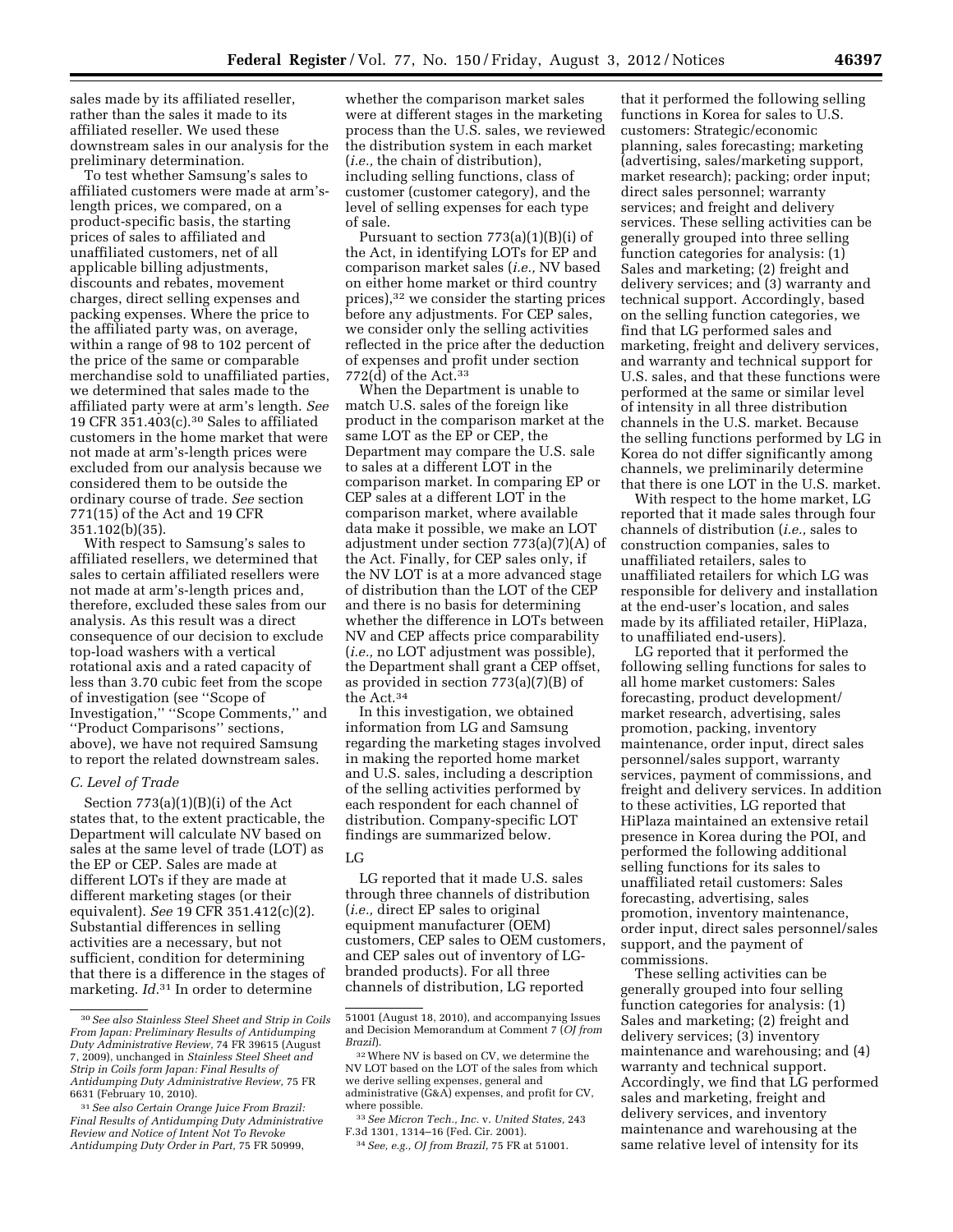three reported sales channels to unaffiliated customers in the home market. Thus, we consider these three channels to constitute one LOT. Regarding sales made by LG's affiliated retailer, we find that HiPlaza performed additional sales and marketing, and inventory maintenance functions for sales to its customers. These additional selling functions are sufficient to determine that HiPlaza's home market sales were at a more advanced LOT than those made by LG to unaffiliated customers. Accordingly, based on the totality of the facts and circumstances, we preliminarily determine that LG made sales at two LOTs in the home market.

Finally, we compared the U.S. LOT to the home market LOTs and found that the selling functions LG performed for its home market customers are more advanced than those performed for its U.S. customers. That is, there is a broader range of selling functions performed in the home market (at both home market LOTs) than in the U.S. market, and these functions are performed at a higher level of intensity than in the U.S. market. This difference is sufficient to determine that LG's U.S. LOT is different from the home market LOTs. Therefore, based on the totality of the facts and circumstances, we preliminarily determine that sales to the home market during the POI were made at different LOTs than sales to the United States. Additionally, because LG's home market LOTs are at a more advanced stage of distribution than its U.S. LOT and no LOT adjustment is possible, a CEP offset is warranted. Accordingly, we granted a CEP offset pursuant to section 773(a)(7)(B) of the Act.

#### Samsung

Samsung reported that it made CEP sales through two channels of distribution (*i.e.,* direct sales to unaffiliated customers and CEP sales out of inventory). Samsung reported that it packed subject merchandise in Korea and provided freight and delivery services for sales to its CEP customers. Samsung also performed sales/ marketing support and market research for its CEP sales. These selling activities can be generally grouped into two selling function categories for analysis: (1) Sales and marketing and (2) freight and delivery services. Accordingly, based on the selling function categories, we find that Samsung performed freight and delivery and sales and marketing activities for U.S. sales. Because the selling functions performed by Samsung in Korea were the same in both channels of distribution, we preliminarily

determine that there is one LOT in the U.S. market.

With respect to the home market, Samsung reported that it made sales through two channels of distribution (*i.e.,* sales to unaffiliated customers and sales to affiliated resellers). Samsung reported that it performed the following selling functions for sales to all home market customers: Sales forecasting, strategic/economic planning, personnel training/exchange, provision of engineering services, advertising, sales promotion, distributor/dealer training, packing, inventory maintenance, order input/processing, employment of direct sales personnel, sales/marketing support, market research, technical assistance, provision of rebates and cash discounts, provision of warranty services, provision of guarantees, provision of after-sales services, and provision of freight and delivery services.

These selling activities can be generally grouped into four selling function categories for analysis: (1) Sales and marketing; (2) freight and delivery services; (3) inventory maintenance and warehousing; and (4) warranty and technical support. Accordingly, we find that Samsung performed sales and marketing, freight and delivery services, inventory maintenance and warehousing, and warranty and technical support for its home market sales. Because the selling functions Samsung performed were the same in both channels of distribution, we preliminarily determine that Samsung made sales at one LOT in the home market.

Finally, we compared the U.S. LOT to the home market LOT and found that the selling functions Samsung performed for home market customers are more advanced than those performed for its U.S. customers. This difference is sufficient to determine that the U.S. LOT is different from the home market LOT. Therefore, based on the totality of the facts and circumstances, we preliminarily determine that sales to the home market during the POI were made at a different LOT than sales to the United States. Additionally, because Samsung's home market LOT is at a more advanced stage of distribution than its U.S. LOT and no LOT adjustment is possible, a CEP offset is warranted. Accordingly, we granted a CEP offset pursuant to section  $773(a)(7)(B)$  of the Act.

#### *D. Cost of Production Analysis*

Based on our analysis of an allegation contained in the petition, we found that there were reasonable grounds to believe or suspect that LG's and

Samsung's sales of washers in the home market were made at prices below their COP. Accordingly, pursuant to section 773(b) of the Act, we initiated a countrywide sales-below-cost investigation to determine whether LG's and Samsung's sales were made at prices below their respective COPs.

# 1. The Petitioner's Allegation Regarding Input Suppliers

Section 771(33)(G) of the Act defines an affiliated party as any person who controls any other person and such other person. The Act further states that a person shall be considered to control another person if the person is legally or operationally in a position to exercise restraint or direction over the other person. The SAA, at 838, provides that a company may be in a position to exercise restraint or direction through, among other factors, close supplier relationships in which the supplier or buyer becomes reliant on the other. The Department's regulations at 19 CFR 351.102(b) provide that control will not exist on the basis of these factors unless the relationship has the potential to impact decisions concerning the production, pricing, or cost of the subject merchandise.

The petitioner alleged that LG and Samsung control certain of their respective input suppliers by virtue of a close supplier relationship and, therefore, are affiliated within the meaning of section 771(33)(G) of the Act. Specifically, the petitioner asserted that each of the suppliers in question is reliant on either LG or Samsung for a significant percentage of its total sales, and for certain forms of financial assistance. *See* the petitioner's April 20, June 6, June 11, June 15, and July 7, 2012, submissions. Accordingly, the petitioner requested that we obtain relevant sales and cost data for the top input suppliers of LG and Samsung in order to determine whether the prices between the respondents and their suppliers were at arm's length.

We issued supplemental questionnaires to LG and Samsung requesting additional information so that we could analyze whether the respondents were in a position to exert control over the suppliers at issue. *See*  the Department's May 7 and June 18, 2012, questionnaires. LG submitted detailed supplier-specific information on May 25 and July 2, 2012, in response to the Department's requests. *See* LG's July 2, 2012, response at pages 6–8, and Exhibits A–50 through A–53 (Supplier 2011 Financial Statements), Exhibit A– 54 (Data on LG Purchases and Supplier Total Sales), Exhibits A–55 through A– 58 (2011 Supply Agreements), and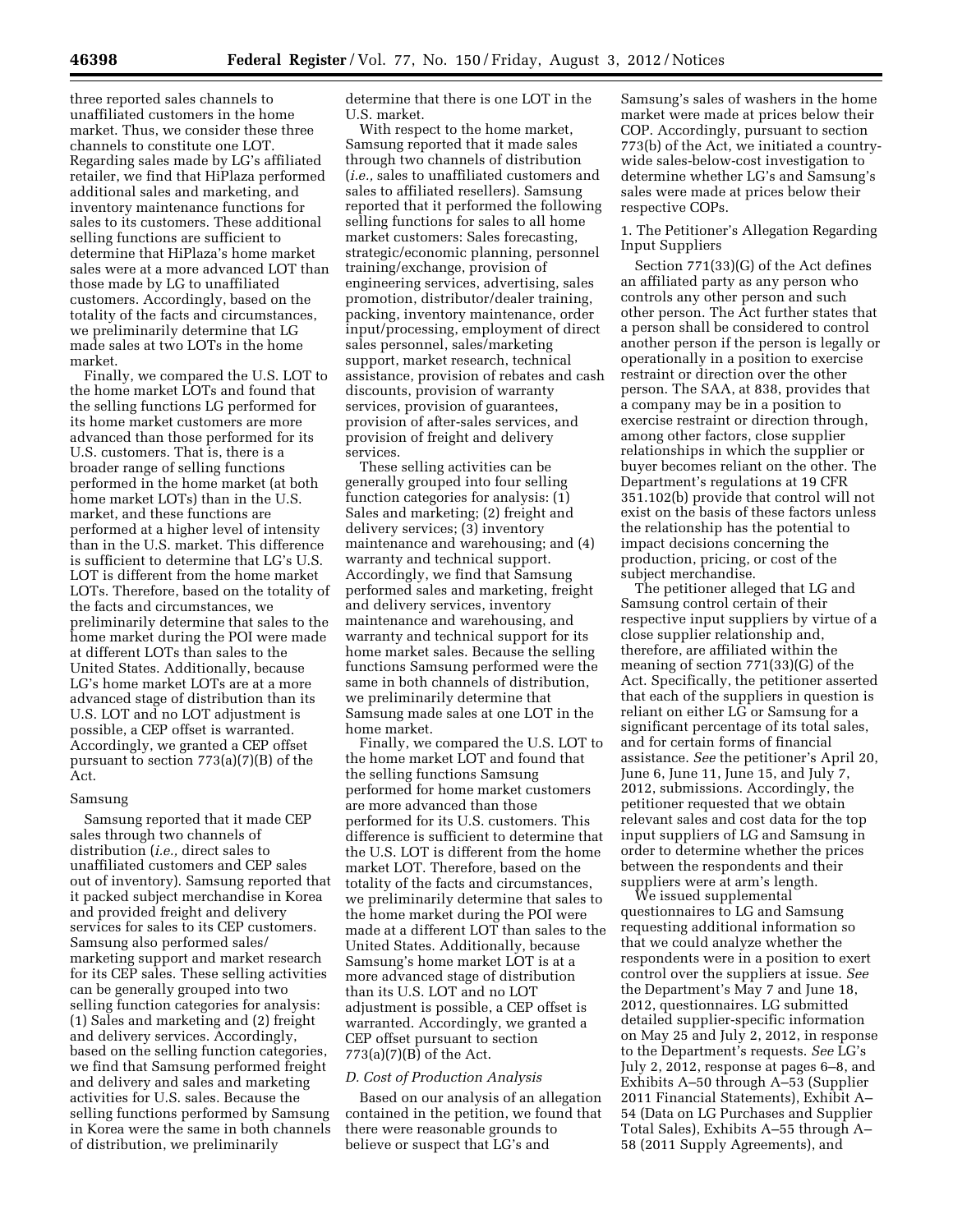Exhibit A–60 (Sample Loan Contract). Samsung submitted detailed supplierspecific information on May 31 and June 27, 2012. *See* Samsung's June 27, 2012, response at pages 1—5 and Exhibit 1 (Samsung's purchases), Exhibit 2 (Unaffiliated Supplier Financial Statements), Exhibit 3 (Supply Agreements), Exhibits 4–6 (Direct Loan Details), and Exhibits 7–8 (Details of Loans provided under IBK Fund).

In light of the petitioner's allegations, we reviewed the information provided by LG and Samsung and considered several factors in assessing whether there is evidence that the relationships between the respondents and their suppliers had the potential to impact pricing and production decisions. Among the factors we considered in our analysis were: (1) The terms and provisions of supply agreements between the respondents and their suppliers, (2) the relative percentage that sales to the respondents represented of each of the suppliers' total sales, (3) the terms of any financing agreements with the suppliers, if any, and (4) the overall profitability of the input suppliers. For both LG and Samsung, among other things, we found that none of their top input suppliers sold exclusively to them. Based on our analysis of the record information, for LG, we determined that the evidence does not support a conclusion that the relationship between LG and its suppliers is sufficiently close to warrant a finding of control, pursuant to section 771(33)(G) of the Act. Likewise, for Samsung, we determined that the information on the record does not support a finding that the relationship between Samsung and its suppliers is sufficiently close to warrant a finding of control. Therefore, we preliminarily find that LG and Samsung and their respective top input suppliers are not affiliated under section 771(33)(G) of the Act. *See* memoranda entitled ''Cost of Production and Constructed Value Calculation Adjustments for the for the Preliminary Determination—LG Electronics Inc. and LG Electronics USA, Inc.'' (LG Cost Calculation Memo), and ''Cost of Production and Constructed Value Calculation Adjustments for the Preliminary Determination—Samsung Electronics Corporation,'' dated concurrently with this notice.

#### 2. Calculation of COP

In accordance with section 773(b)(3) of the Act, we calculated COP based on the sum of the cost of materials and fabrication for the foreign like product, plus an amount for G&A expenses, interest expenses, and home market

packing costs. *See* ''Test of Home Market Sales Prices'' section below for treatment of home market selling expenses. Based on the review of record evidence, neither LG nor Samsung appeared to experience significant changes in the cost of manufacturing during the POI. Therefore, we followed our normal methodology of calculating an annual weighted-average cost.

We relied on the COP data submitted by LG and Samsung. For LG, we relied on the COP data submitted except that for LG we revised the G&A expense ratio to express all G&A expenses recorded on LG's company-wide financial statements as a percentage of LG's company-wide unconsolidated cost of goods sold. We also revised the research and development (R&D) component of the G&A calculation to include a portion of R&D expenses reflected on LG's consolidated financial statements. *See*  memorandum entitled ''Cost of Production and Constructed Value Calculation Adjustments for the for the Preliminary Determination—LG Electronics Inc. and LG Electronics USA, Inc.'' (LG Cost Calculation Memo), dated concurrently with this notice.

#### 3. Test of Home Market Sales Prices

On a product-specific basis, we compared the adjusted weightedaverage COP to the home market sales of the foreign like product, as required under section 773(b) of the Act, in order to determine whether the sale prices were below the COP. The prices were exclusive of any applicable billing adjustments, discounts and rebates, movement charges, and actual direct and indirect selling expenses. In determining whether to disregard home market sales made at prices less than their COP, we examined, in accordance with sections  $773(b)(1)(A)$  and  $(B)$  of the Act, whether such sales were made: (1) Within an extended period of time in substantial quantities, and (2) at prices which permitted the recovery of all costs within a reasonable period of time.

#### 4. Results of the COP Test

Pursuant to section 773(b)(2)(C) of the Act, where less than 20 percent of the respondent's sales of a given product during the POI are at prices less than the COP, we do not disregard any belowcost sales of that product, because we determine that in such instances the below-cost sales were not made in substantial quantities. Where 20 percent or more of the respondent's sales of a given product during the POI are at prices less than the COP, we disregard those sales of that product, because we determine that in such instances the below-cost sales represent substantial

quantities within an extended period of time, in accordance with section  $773(b)(1)(A)$  of the Act. In such cases, we also determine whether such sales were made at prices which would not permit recovery of all costs within a reasonable period of time, in accordance with section 773(b)(1)(B) of the Act.

We found that, for certain specific products, more than 20 percent of LG's and Samsung's home market sales during the POI were at prices less than the COP and, in addition, the below-cost sales did not provide for the recovery of costs within a reasonable period of time. We therefore excluded these sales and used the remaining sales, if any, as the basis for determining NV, in accordance with section 773(b)(1) of the Act.

# *E. Calculation of Normal Value Based on Comparison Market Prices*

## LG

We calculated NV based on delivered prices to unaffiliated customers. For those sales where the shipment date preceded the invoice date, we used the shipment date as the date of sale. We made deductions, where appropriate, from the starting price for discounts and rebates. We also made deductions for movement expenses, including inland freight, handling, and warehousing, under section 773(a)(6)(B)(ii) of the Act. Regarding inland freight, handling, and warehousing, LG paid an affiliated company to arrange unaffiliated subcontractors to perform these services. Because LG's affiliate did not provide the same service to unaffiliated parties, nor did LG use unaffiliated companies for these services, we were unable to test the arm's-length nature of the expenses paid by LG. Therefore, we based these expenses on the affiliate's costs. *See* the LG Calculation Memo for further discussion.

For comparisons to EP sales, we made adjustments under section  $773(a)(6)(C)(iii)$  of the Act and 19 CFR 351.410 for differences in circumstances of sale for direct selling expenses, *i.e.,*  imputed credit, bank charges, direct advertising and promotional expenses, warranty expenses, and commissions.

For comparisons to CEP sales, in accordance with section 773(a)(6)(C)(iii) of the Act and 19 CFR 351.410, we deducted from NV direct selling expenses, *i.e.,* imputed credit, bank charges, direct advertising and promotional expenses, warranty expenses, and commissions. We made a CEP offset pursuant to section 773(a)(7)(B) of the Act and 19 CFR 351.412(f). We calculated the CEP offset as the lesser of the indirect selling expenses on the home market sales or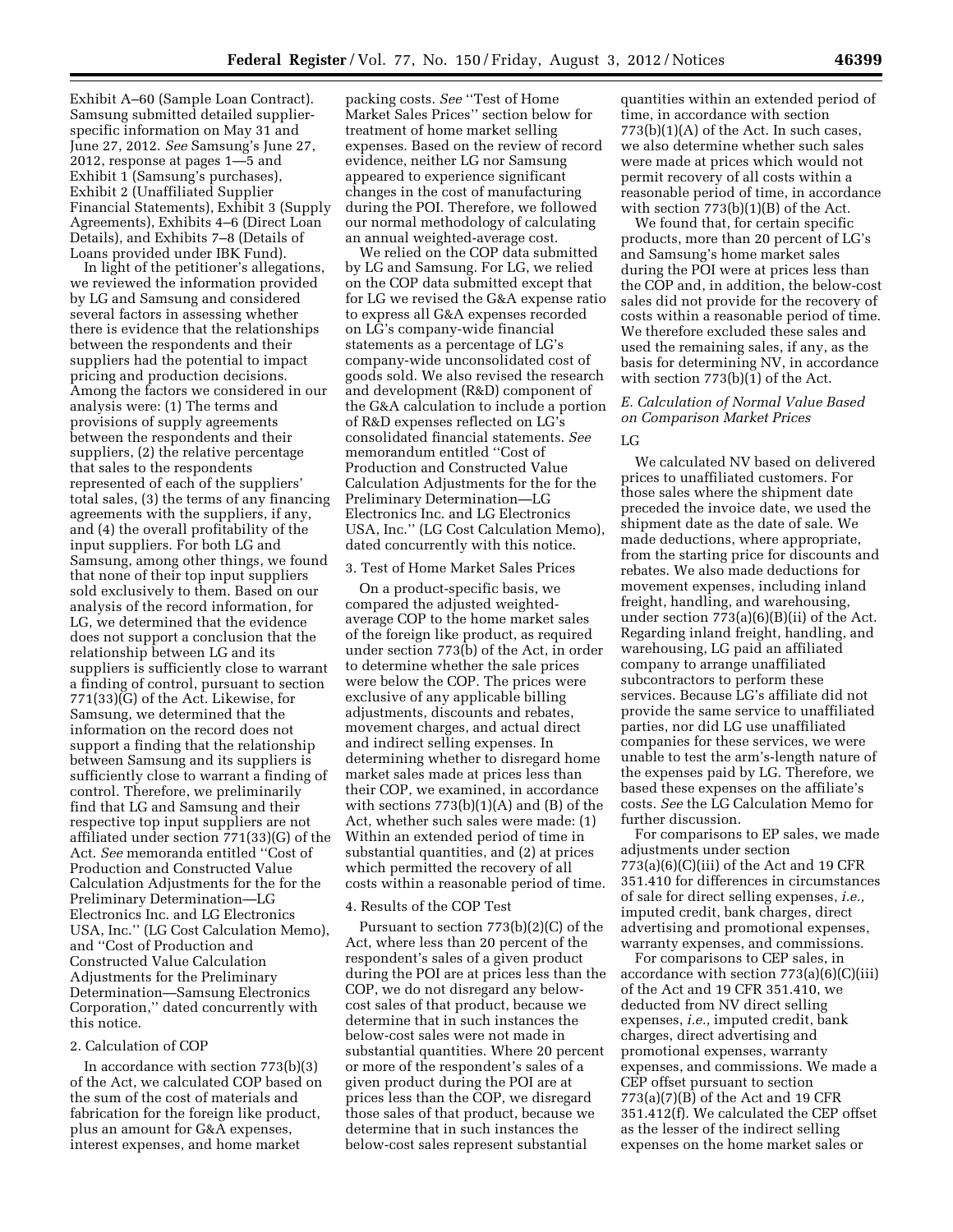the indirect selling expenses deducted from the starting price in calculating CEP.

For comparisons to both EP and CEP sales, we reclassified certain expenses that were incurred by LG's affiliated retailer in maintaining its retail presence in the Korean market as indirect selling expenses because these expenses related to rent, sales staff salaries, and other overhead expenses and did not result from or bear a direct relationship to particular sales.35 In addition, we disregarded the expense associated with credit card interest support that LG claimed as a direct selling expense because LG allocated this expense to all home market sales, rather than limiting the allocation to those sales incurring the expense, as requested by the Department. We also reclassified as indirect selling expenses the expenses LG reported as home market rebates pertaining to gift cards and loyalty points because LG did not demonstrate adequately that the reported amounts had been applied only to those sales which were purportedly eligible for these rebates. *See* the LG Calculation Memo.

For all price-to-price comparisons, where commissions were granted in the home market but not in the U.S. market, we made an upward adjustment to NV for the lesser of: (1) The amount of commission paid in the home market; or (2) the amount of indirect selling expenses (including inventory carrying costs) incurred in the U.S. market. *See*  19 CFR 351.410(e).

Furthermore, we made adjustments for differences in costs attributable to differences in the physical characteristics of the merchandise in accordance with section 773(a)(6)(C)(ii) of the Act and 19 CFR 351.411. We also deducted home market packing costs and added U.S. packing costs in accordance with section 773(a)(6)(A) and (B) of the Act.

#### Samsung

We calculated NV based on delivered prices to unaffiliated customers and/or prices to affiliated customers that we determined to be at arm's length. We increased the starting price by the amount of billing adjustments. We made deductions, where appropriate, from the starting price for discounts and rebates. We also made deductions for movement expenses, including inland freight and

warehousing expenses, under section  $773(a)(6)(B)(ii)$  of the Act.

In accordance with section 773(a)(6)(C)(iii) of the Act and 19 CFR 351.410, we deducted from NV direct selling expenses (*i.e.,* imputed credit expenses, advertising expenses, and warranty expenses).

Regarding inland freight, warehousing, and warranty expenses, Samsung paid affiliated companies to perform these services in the home market. Because Samsung's affiliates did not provide the same service to unaffiliated parties, nor did Samsung use unaffiliated companies for these services, we were unable to test the arm's-length nature of the expenses paid by Samsung. Therefore, we based these expenses on the affiliates' costs. *See* the Samsung Calculation Memo for further discussion.

Furthermore, we made adjustments for differences in costs attributable to differences in the physical characteristics of the merchandise in accordance with section 773(a)(6)(C)(ii) of the Act and 19 CFR 351.411. We also deducted home market packing costs and added U.S. packing costs in accordance with section  $773(a)(6)(A)$ and (B) of the Act.

Finally, we made a CEP offset pursuant to section 773(a)(7)(B) of the Act and 19 CFR 351.412(f). We calculated the CEP offset as the lesser of the indirect selling expenses on the home market sales or the indirect selling expenses deducted from the starting price in calculating CEP.

## **Currency Conversion**

We made currency conversions into U.S. dollars in accordance with section 773A(a) of the Act based on the exchange rates in effect on the dates of the U.S. sales as certified by the Federal Reserve Bank.

# **Verification**

As provided in section 782(i) of the Act, we will verify information relied upon in making our final determination.

#### **Suspension of Liquidation**

In accordance with section  $733(d)(2)$ of the Act, we are directing CBP to suspend liquidation of all imports of subject merchandise from Korea that are entered, or withdrawn from warehouse, for consumption on or after the date of publication of this notice in the **Federal Register**.

Consistent with our practice, where the product under investigation is also subject to a concurrent countervailing duty investigation, we instruct CBP to

require a cash deposit 36 equal to the amount by which the NV exceeds the EP or CEP, less the amount of the countervailing duty determined to constitute an export subsidy.37 In this case, although the product under investigation is also subject to a concurrent countervailing duty investigation, with respect to LG and Samsung, the Department preliminarily found no countervailing duty attributable to export subsidies. Therefore, we have not offset the cash deposit rates shown below for LG or Samsung for purposes of this preliminary determination. However, with respect to Daewoo, the Department did find preliminarily countervailing duties attributable to export subsidies. Therefore, for Daewoo, we offset the AFA antidumping margin (*i.e.,* 82.41 percent) by the countervailing duty rate attributable to export subsidies (*i.e.,*  3.30 percent).38 *See* Memorandum entitled ''Preliminary Determination Margin Calculation for Daewoo Electronics Corporation,'' dated concurrently with this notice.

We will instruct CBP to require a cash deposit equal to the weighted-average amount by which the NV exceeds EP or CEP, as indicated in the chart below. These suspension-of-liquidation instructions will remain in effect until further notice. The weighted-average dumping margins are as follows:

| Exporter/manufacturer                                                                   | Weighted-average<br>margin<br>percentage |
|-----------------------------------------------------------------------------------------|------------------------------------------|
| Daewoo Electronics<br>Corporation<br>LG Electronics, Inc.<br><b>Samsung Electronics</b> | 79.11<br>12.15                           |
| Co., Ltd.<br>All Others                                                                 | 9.62<br>11.36                            |

The ''All Others'' rate is derived exclusive of all *de minimis* or zero margins and margins based entirely on AFA. We have based our calculation of the ''All Others'' rate on the weightedaverage of the margins calculated for LG and Samsung using publicly-ranged data. Because we cannot apply our normal methodology of calculating a

<sup>35</sup>*See Notice of Preliminary Determination of Sales at Less Than Fair Value, Postponement of Final Determination, and Negative Critical Circumstances Determination: Bottom Mount Combination Refrigerator-Freezers From the Republic of Korea,* 76 FR 67675, 67685 (November 2, 2011); unchanged in *Refrigerators.* 

<sup>36</sup>*See Modification of Regulations Regarding the Practice of Accepting Bonds During the Provisional Measures Period in Antidumping and Countervailing Duty Investigations,* 76 FR 61042 (October 3, 2011).

<sup>37</sup>*See, e.g., Notice of Final Determination of Sales at Less Than Fair Value: Carbazole Violet Pigment 23 From India,* 69 FR 67306, 67307 (November 17, 2004).

<sup>38</sup>*See Large Residential Washers From the Republic of Korea: Preliminary Affirmative Countervailing Duty Determination and Alignment of Final Determination With Final Antidumping Determination,* 77 FR 33181 (June 5, 2012).